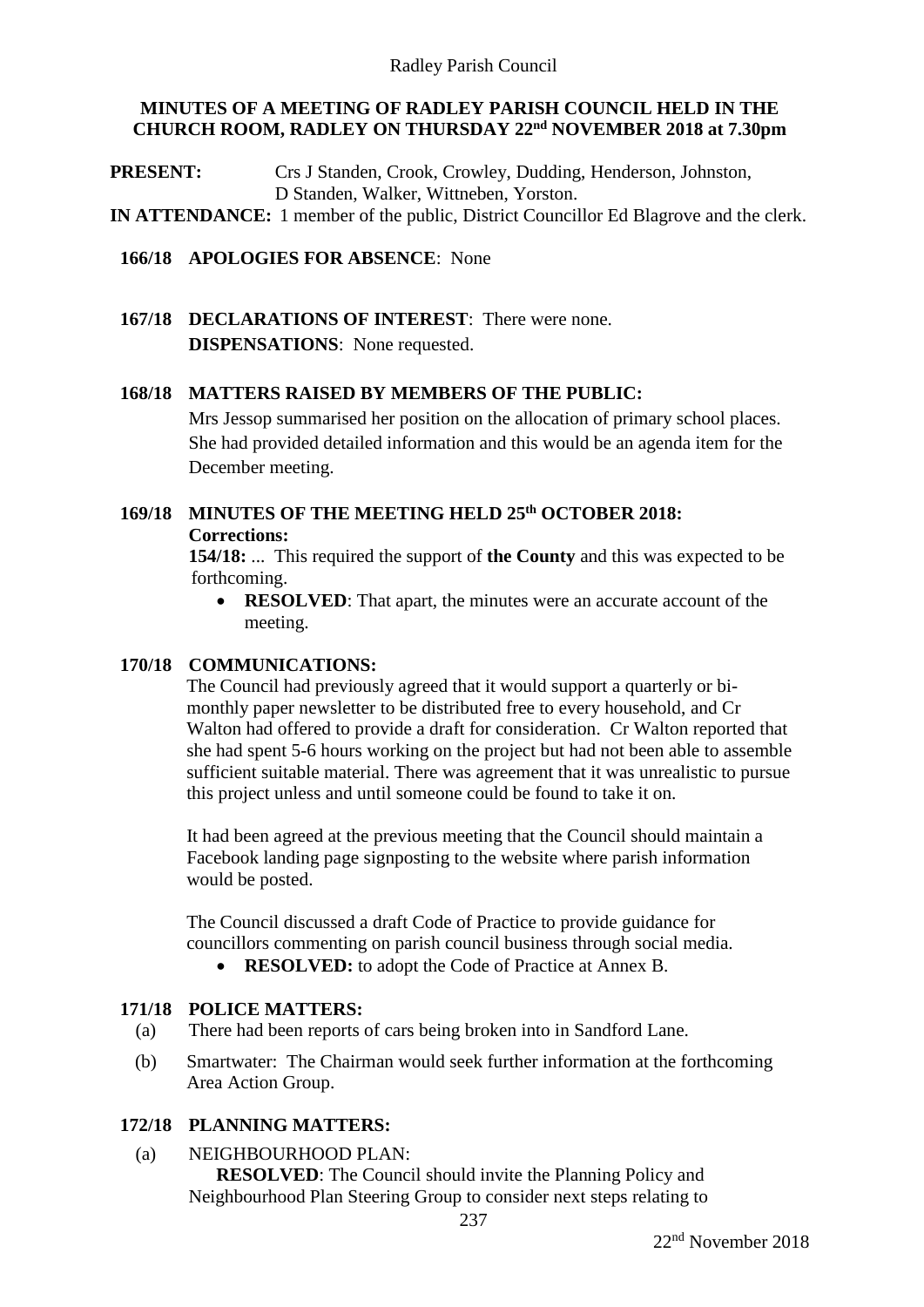Neighbourhood Plan implementation and the application of the Council's expected CIL income, and to report back to the January Council meeting. Their advice should cover:

- proposals for monitoring the delivery of Neighbourhood Plan planning policies
- proposals for taking forward Neighbourhood Plan community actions, including mechanisms for updating them where appropriate
- <sup>o</sup> preliminary advice on the expected quantity and timing of CIL income, and on possible projects for financial support
- advice on future membership of the Planning Policy and Neighbourhood Plan Committee and on possible consultative arrangements for taking forward consideration of priorities for the Council's share of CIL.
- (b) **P**lanning application P17/V1863/FUL for development at 77-79 and 81-91 Church Road, Radley had been approved.

The clerk had queried conditions on construction traffic and the position of the proposed crossing in Church Road, to which the Vale officer's response was:

- 1. The wording of this condition is as asked for by the Highways Authority (OCC). Although construction traffic times are not listed explicitly, we would expect this information to be submitted as part of the Construction Method Statement under the requirements for 'vehicle parking facilities' and 'loading and unloading of plant and materials', particularly in this location opposite the school.
- 2. The location of the zebra crossing has not been confirmed and a condition to confirm its location will be added to the decision notice for the NW Radley site ref. P17/V1894/O. I refer to this in paragraph 6.37 of my report.

# (c) STRATEGIC SITES:

(i) NW RADLEY: Cr Blagrove reported that the S106 agreement was being drafted and would include a condition that the new White's Lane access should be in place before work on the southern part of the site commenced, and the new Church Road access would be in place before work on the northern part of the site commenced. Councillors queried whether this meant the new Radley Road/ White's Lane **junction** would be in place before any housing construction work began, a point the PC had strongly urged in responding to the planning application. They were also concerned that construction traffic emerging onto Church Lane opposite the school should be kept to a minimum.

Cr Blagrove said he would seek further advice to clarify the position.

SOUTH KENNINGTON: The S106 agreement was expected to be signed off this month. Cr Henderson reported that Redrow had agreed to construct the development with hedgehog highways.

NORTH ABINGDON: Cr Dudding asked whether any other councillor was free to attend the next meeting of the developer's liaison group on  $11<sup>th</sup>$  December as she had a prior commitment. The meetings were a useful way of keeping in touch with progress on that development.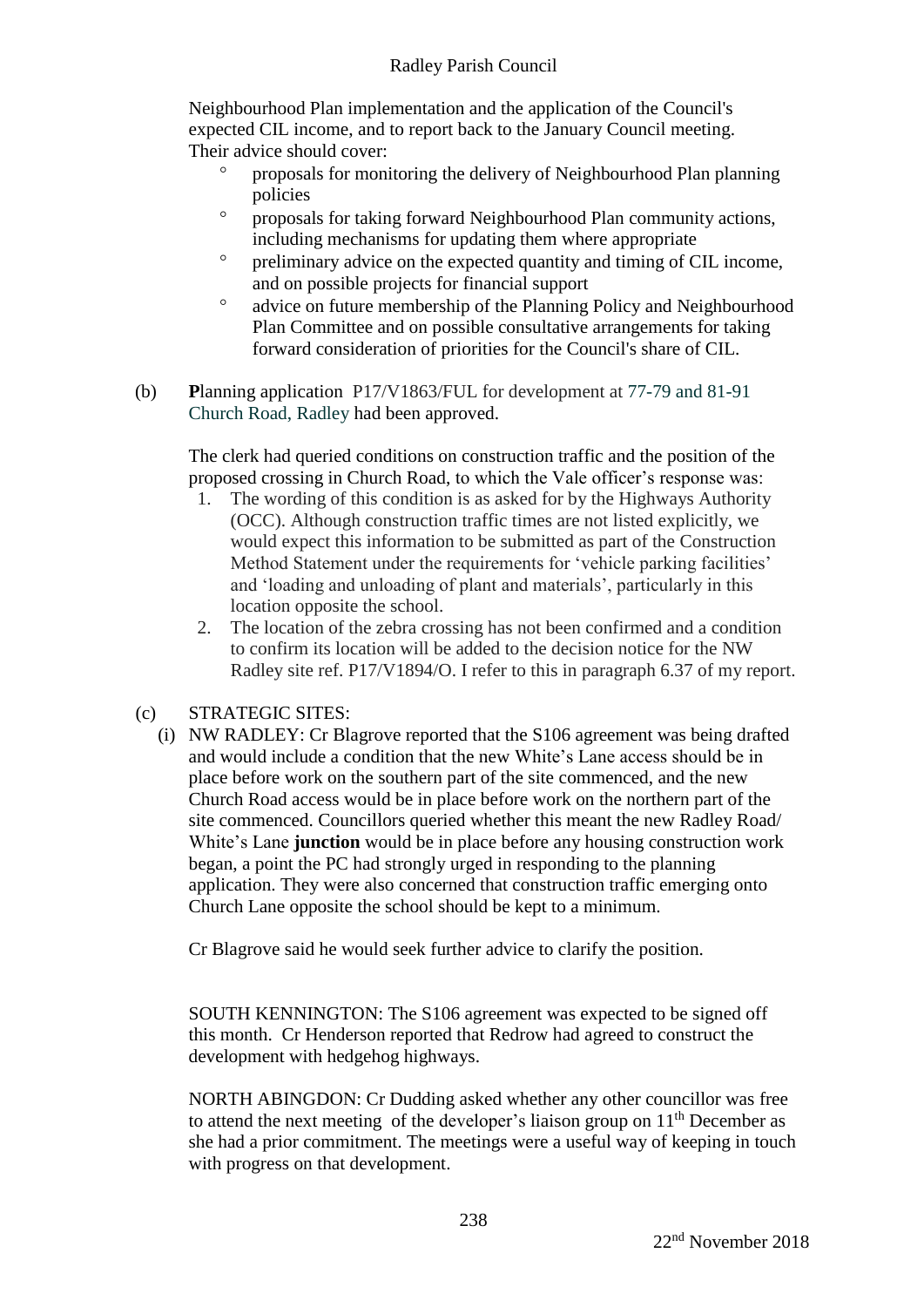- (c) OCC MINERALS POLICY: Cr Johnston reported that the policy would be signed off at a County Council meeting on  $23<sup>rd</sup>$  November.
- (d) ROMP: Cr Johnston confirmed nothing had been received by the 31 October deadline.
- (e) EXPRESSWAY: It was proposed that the Council should join the No Expressway Alliance as was consistent with the Council's published policy to oppose the Expressway in its entirety.
	- **RESOLVED** to join the No Expressway Alliance.
- (f) RADLEY LAKES MASTERPLAN: Mr Dudding had arranged meetings with landowners other than JCSL and would report to a future meeting.

### **173/18 FINANCIAL MATTERS:**

- (a) The reconciliation was received.
- (b) The monthly finance report was received and is appended to the minutes.
- (c) The Council noted the minutes of the 8 November meeting of the Finance and Administration Committee. The Council
	- **RESOLVED** to accept the following recommendations:
	- i) The Council should **accept a quote for cutting Gooseacre** from Ady Podbery of £65 a cut with conditions:
		- <sup>o</sup> The Council contracts for 14 cuts per year (enquiries of other councils show that this is a standard base number) with further cuts as necessary depending on the length of the growing season.
		- <sup>o</sup> The contractor is asked to have flexibility to arrange their schedule or make extra cuts to suit any special event.
		- <sup>o</sup> The contractor should also be responsible for strimming the perimeter of the field so that the playing area can be cut as far as possible by mower.
		- <sup>o</sup> That the Football Club should be permitted to carry out top up cuts provided the Club holds appropriate insurance and indemnifies the Council against any damage or injury occurring during or by virtue of their cutting the grass.
	- ii) The **grounds contract** should go to tender over the winter.
	- iii) The costs associated with the **tree condition schedule**.
	- iv) That felling the sycamore on the green in Lower Radley should be followed by **planting** a significant replacement with a budget of £600.
	- v) Subject to the release of the tax base that the **Band D equivalent** should be unchanged for 2019/20 at £60.05.
	- vi) The following **grants** should be made from the £2850 budget remaining:
		- Abingdon Bridge: £800
		- Be Free Young Carers: £500
		- Citizens' Advice Bureau: £1,300.
		- **RESOLVED** that the white lines on Footpath 8 should be repainted as early as the contractor advised.

### (d) PRECEPT 2019/20:

- **RESOLVED** to return to the precept in December, provided the tax base had been received from the District Council.
- (e) **RESOLVED** that the following accounts were approved for payment: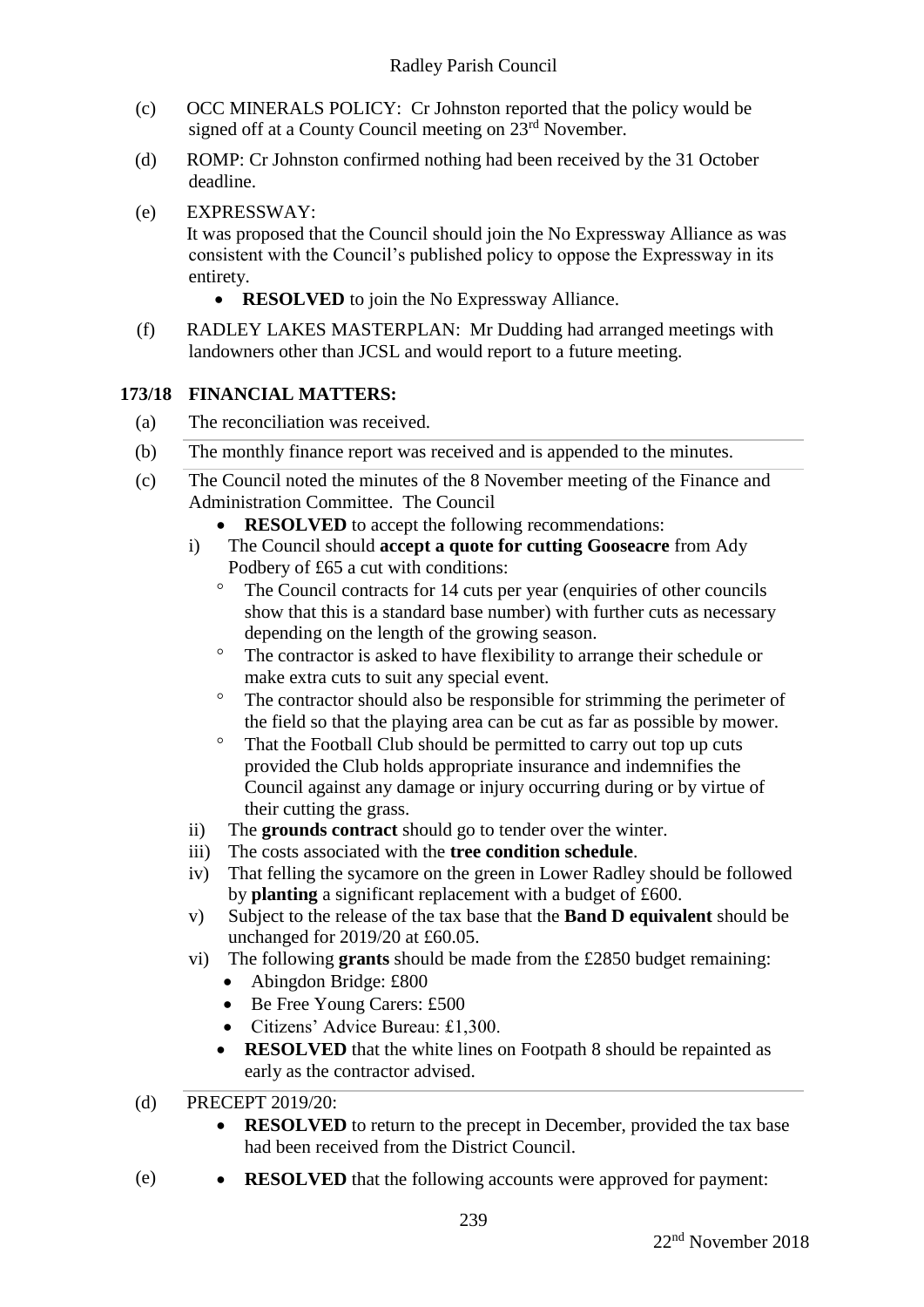| Income:                     |                                                 |                                                                   |                |                                                              |
|-----------------------------|-------------------------------------------------|-------------------------------------------------------------------|----------------|--------------------------------------------------------------|
|                             | <b>Radley College</b>                           | Contribution to the<br>speed limit change on<br>Kennington Road   | 3961.42        |                                                              |
| <b>Expenditure</b>          |                                                 |                                                                   |                |                                                              |
| 31 10 18                    | <b>Supplier</b>                                 | <b>Item</b>                                                       | <b>Payment</b> | Power to act                                                 |
| <b>DD</b>                   | Google Ireland                                  | Email hosting                                                     | 36.30          | LG Act 1972 s142                                             |
| 08 11 18<br>101457          | Seton UK                                        | Grit bin for the car park                                         | 371.94         | Road Traffic<br>Regulation 1984                              |
| 22 11 18                    |                                                 |                                                                   |                |                                                              |
| 101458                      | <b>HMRC</b>                                     | PAYE & NI                                                         | 149.74         | LG Act 1972 s112                                             |
| 101459                      | <b>OCC</b> Pension Fund                         | Pension contributions                                             | 359.11         | LG Act 1972 s112                                             |
| 101460                      | <b>Berinsfield Community</b><br><b>Business</b> | Gardening                                                         | 189.96         | LG(Misc<br>Provisions)Act<br>1976, Public<br>Health Act 1896 |
| 101461                      | Jon Sherwood                                    | Grass cutting expenses                                            | 70.00          | <b>Highways Act</b><br>1980                                  |
| 101462                      | <b>ST</b> Grounds<br>Maintenance                | Empty Play area bin                                               | 50.00          | Public Health Act<br>1936                                    |
| 101463                      | <b>Turtle Engineering</b>                       | Service defibrillator<br>cabinets                                 | 138.00         | Public Health Act<br>1936                                    |
| 101464                      | Jenks Oxford                                    | Tree surgery                                                      | 2100.00        | Open Spaces Act<br>1906                                      |
| 101465                      | Mrs J Mulcahy                                   | Refund of cost of<br>wheelbarrow for the use<br>of the pond group | 30.00          | <b>Public Health Act</b><br>1936 s260                        |
| 1014566<br>25 11 18         | <b>SLCC</b>                                     | Membership                                                        | 175.00         | LG Act 1972 S111                                             |
| <b>DD</b>                   | <b>Castle Water</b>                             | Water supply allotments                                           | 6.15           | <b>Allotments Act</b><br>1950                                |
| 30 11 18<br>SO <sub>1</sub> | Mrs J Dymock                                    | Salary, village cleaner,<br>telephone                             | 1089.20        | LGAct 1972<br>s112,111, Litter<br>Act 1983                   |

- (f)  **APPROVED** printing of 100 copies of the Neighbourhood Plan at £550 + VAT. This was the best of three quotes sought.
- (g) SCHOOL CROSSING PATROL**:** The position had been advertised again in the school newsletter, the website, in the village shop and also to village organisations with no response. The next agreed step was to advertise the vacancy on the OCC schools' recruitment page and in the press.

# **174/18 COUNTY AND DISTRICT COUNCILLOR REPORTS:**

(a) COUNTY:

Cr Johnston reported that he had attended a briefing on the Expressway with the Highways Agency and ascertained that both Radley and Kennington were in the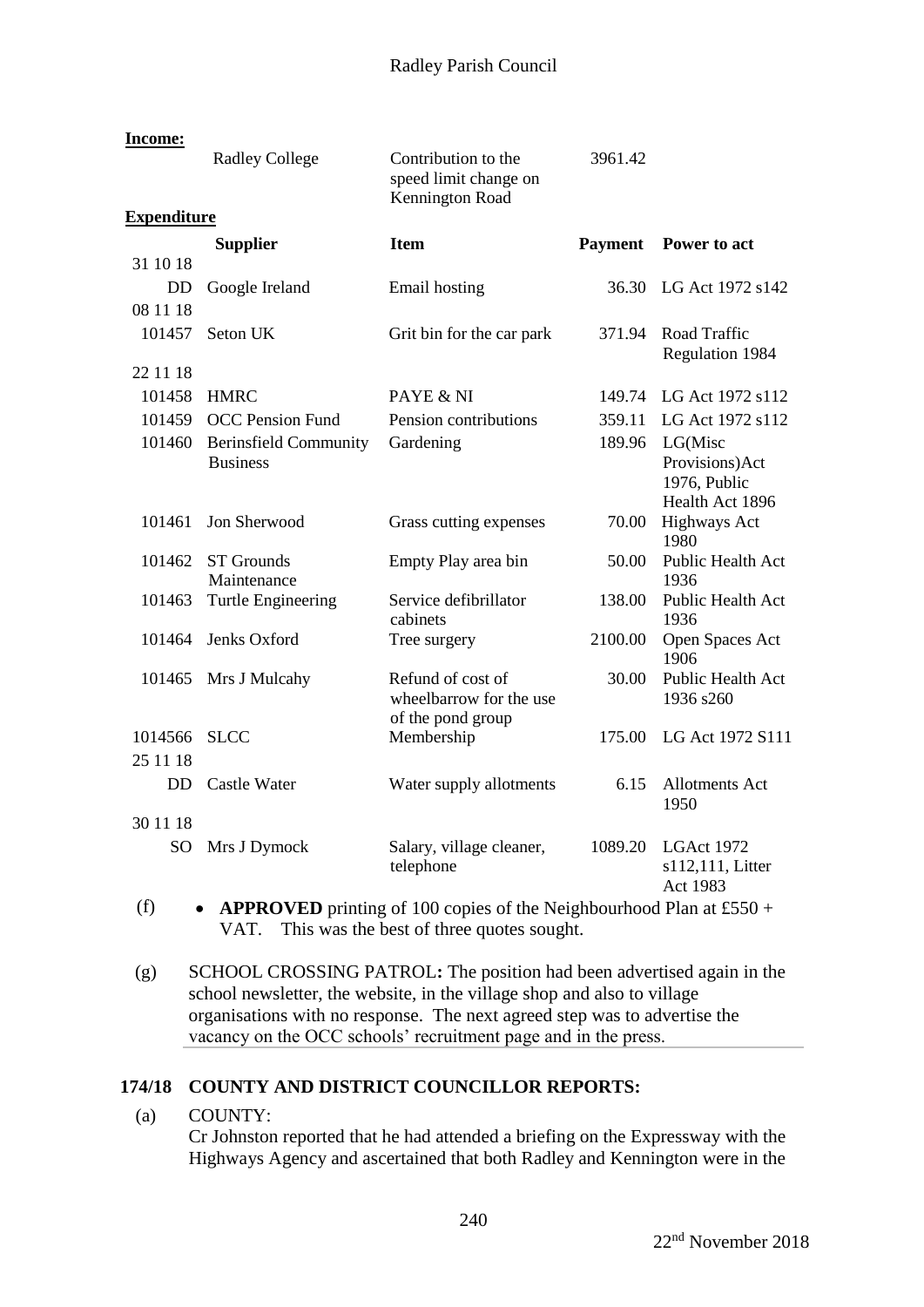### Radley Parish Council

area of search. The Highways Agency had revealed that a broad line to the South worked best against their criteria.

(b) DISTRICT:

Cr Blagrove reported that the Council had agreed to reduce the number of houses proposed for Dalton Barracks in Local Plan Part 2 by 1200. Only the relevant areas would come out of the Green Belt.

The CIL spending strategy had come to a Cabinet briefing and would go to Scrutiny before being ratified by the full Council.

A Health and Welfare strategy was being created to promote a healthier Vale.

Cr Johnston reported that given the urgency of the situation, the Lib Dem group had considered that the only course of action was to endorse the proposal on the Local Plan Part 2. During the Examination in Public, he had made the point that some proposals were ill advised including the safeguarding of land in Sunningwell for a bus lane.

### **175/18 HIGHWAY MATTERS**

- (a) There were no reports of any highway problems.
- (b) KENNINGTON ROAD SPEED LIMIT:

Radley College had contributed £3.961.42 towards the cost of installing the 40mph speed limit on Kennington Road between the Warden's house and Sugworth Lane.

(c) COMMUTER PARKING:

Cr Johnston offered a grant of £1,500 from his County Councillor Community Priority Fund towards the costs of a scheme for parking restriction around Radley station. This was gratefully accepted by the Council.

The Council received a report of a meeting with Lee Turner OCC Principal Officer (Traffic Schemes)(South).

It was **AGREED** that new restrictions should be installed on Church Road and the length of parking on Foxborough Road should be reduced by one car. The Council with OCC would consider where additional restrictions might be necessary.

There would be no further funding from First Great Western. OCC would fund planning for the proposals and a temporary trial of restrictions.

• **RESOLVED** that the Council would organise an informal consultation and would pay the costs of the formal consultation and installation of the lines at a total cost of £3,600.

# (d) SPEED MONITORING KENNINGTON ROAD AND FOXBOROUGH ROAD:

Following advice from the Thames Valley Police Traffic Management officer, it was

- **RESOLVED** that speed monitoring should be organised in Kennington Road and Foxborough Road at a cost of £195 for each.
- (e) ROAD SAFETY, CHURCH ROAD: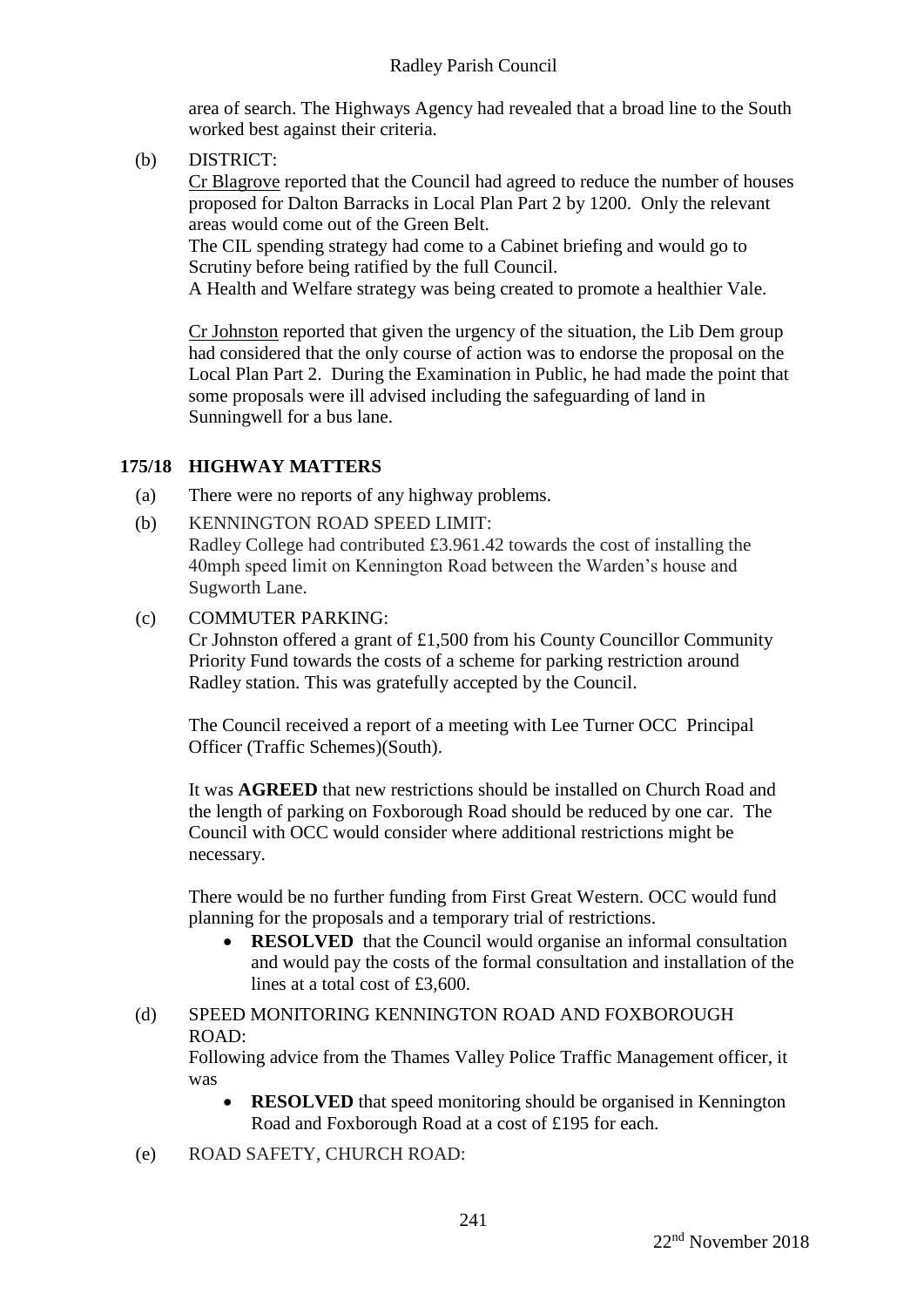# Radley Parish Council

OCC had added a "slow" road marking alongside the school sign on Church Road to their 2019/20 maintenance list and offered to install a warning sign alongside the Church.

• **RESOLVED** that the warning sign should be installed as soon as possible.

# (f) ROAD SAFETY IN FOXBOROUGH ROAD:

Cr Crook made a detailed proposal that:

- i) A radar speeding sign should be installed on Foxborough Road
- ii) The Council should seek to have the speed limit in the village reduced to 20mph.
	- **RESOLVED** to consider expenditure for a SIDS sign at a future meeting

Cr Johnston would investigate County policy on 20mph speed limits.

- (g) SEWER BLOCKAGE CHURCH ROAD: Thames Water had not answered supplementary questions on the blockage fully.
	- **RESOLVED:** That this should be an ongoing agenda item.
- (h) FOOTPATH 8: A report of mud left after hedge cutting on the 12 Acre Drive end of the path would be passed to the farmer.
- (i) SALT BINS: A new salt bin was installed in the Church Road car park near the entrance. The delivery pallet had gone to the school's Foundation Stage Unit who could make use of it.

Salt had also been added to the salt bin in Spinneys Close.

## **176/18 CONSERVATION**:

- (a) VILLAGE POND RAILINGS: The Council had sought opinions on the suggestion that the fence should be removed from the front of the pond. There was concern that the considerable drop from the road into the pond area would be dangerous. It was recommended the best course of action was to reduce the height of the hedgerow on the entrance to the car park.
	- **AGREED** that the Council would not proceed to seek Highways' view on the railings being removed.
- (b) LOWER RADLEY SYCAMORE: The tree was taken down on 13<sup>th</sup> November and found to have extensive damage to the trunk. Branches were cut down to manageable lengths and left to be collected by members of the public. The trunk had been left in large lengths.
	- **RESOLVED** that the large lengths of trunk should be removed.

Cr Dudding would seek neighbours' recommendations on a replacement to bring to the next meeting.

- (c) RADLEY LARGE WOOD: Nothing further
- (d) TREE OF REMEMBRANCE: OCC/The Woodland Trust provided two "whips", an oak and a silver birch, the latter of which was planted in the Lower Churchyard on 10<sup>th</sup> November.
- (e) LOWER CHURCHYARD**:** Still nothing further.
- (f) ALLOTMENTS: The clerk was beginning to offer allotments to those on the waiting list.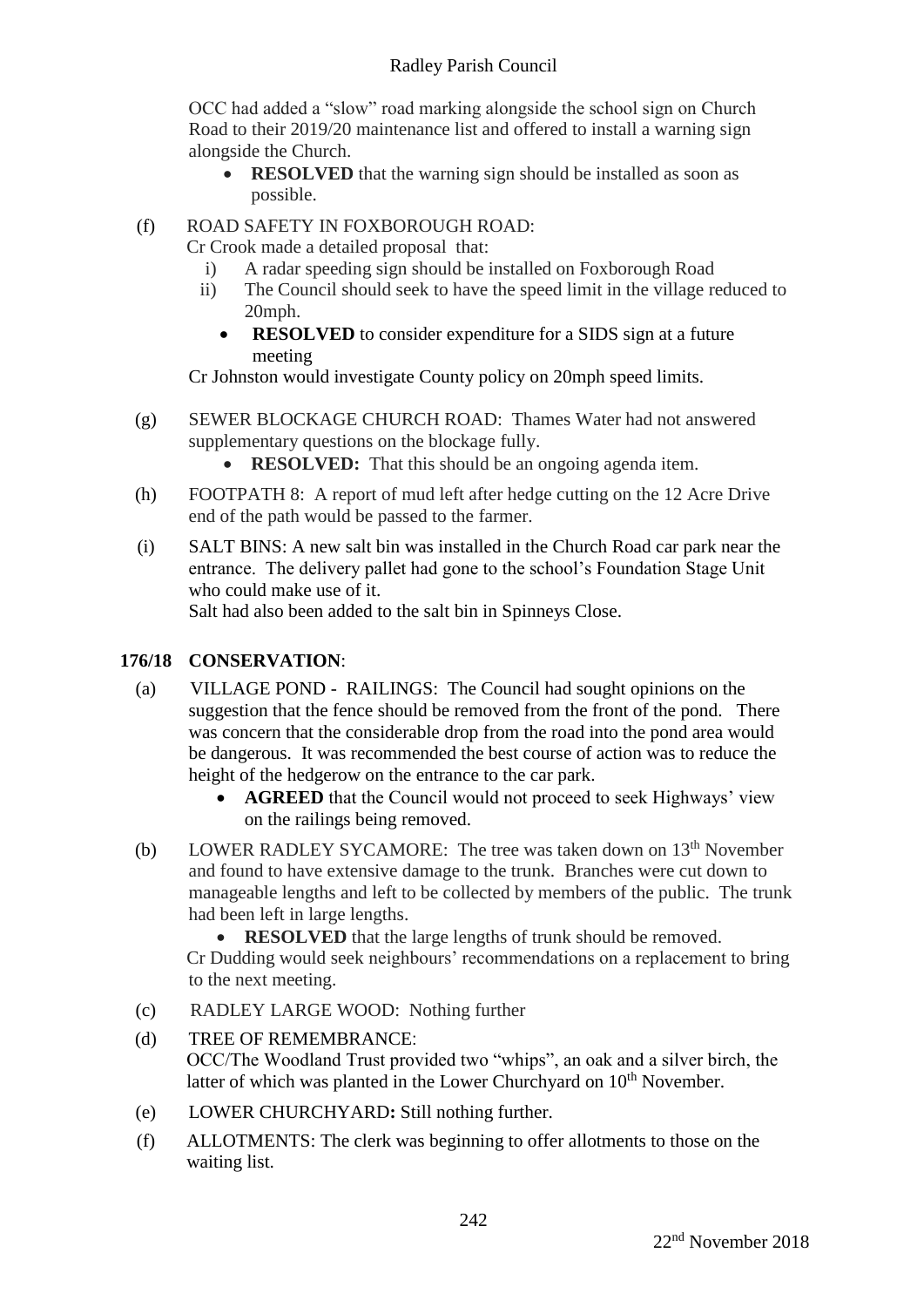## **177/18 THRUPP LANE ISSUES:** Nothing further.

### **178/18 CORRESPONDENCE**:

- (a) Dates of OCC Town and Parish liaison events.
- (b) Invitation to and event at the Earth Trust.

## **179/18 MATTER FOR REPORT:** None

#### **180/18 ITEMS FOR THE NEXT AGENDA:**

- Expressway
- SIDS signs
- Lower Radley green
- Sewage blockage in Church Road

## **181/18 DATE OF THE NEXT MEETING:**

Ordinary meeting: Thursday 13<sup>th</sup> December at 7.30pm in the Church Room, following a meeting of the planning committee if one is required.

Signed……………………………………………………………Date………………… (Chairman)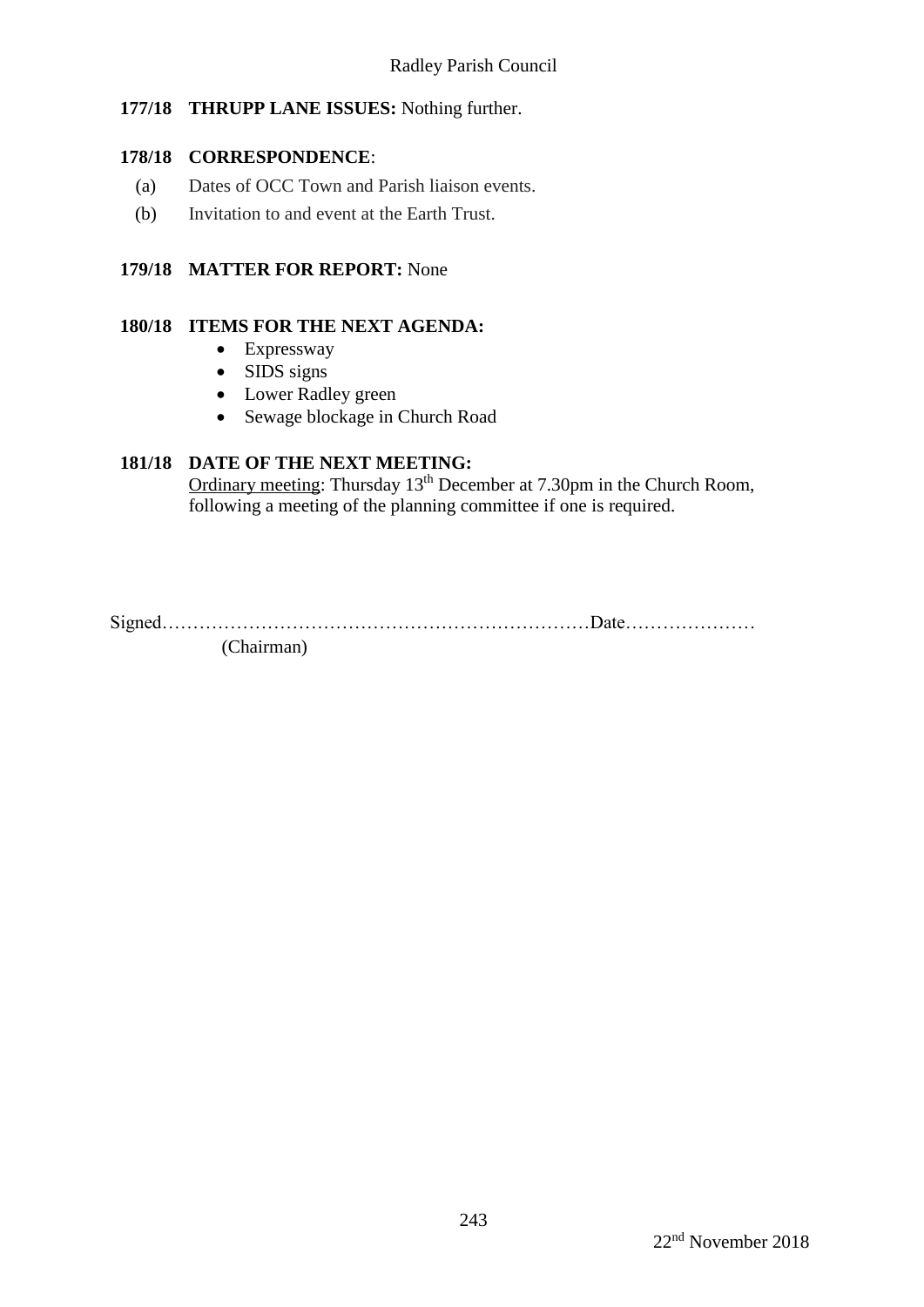## **ANNEX A: Draft finance report for November 2018:**

| <b>Income</b><br>Precept<br>Grants | <b>CTRS</b> Grant<br><b>Bank Interest</b><br><b>Garden Competition Donations</b> | 2017-18<br>52,549.00<br>559.00<br>355.00 | <b>Budget</b><br>2018-19<br>52,850.00 | <b>Actual</b> | Remains in    |  |
|------------------------------------|----------------------------------------------------------------------------------|------------------------------------------|---------------------------------------|---------------|---------------|--|
|                                    |                                                                                  |                                          |                                       |               |               |  |
|                                    |                                                                                  |                                          |                                       | 2018-19       | <b>Budget</b> |  |
|                                    |                                                                                  |                                          |                                       | 52,850.00     | 0.00          |  |
|                                    |                                                                                  |                                          | 0.00                                  | 0.00          | 0.00          |  |
|                                    |                                                                                  |                                          | 600.00                                | 0.00          | 600.00        |  |
|                                    |                                                                                  | 0.00                                     | 500.00                                | 0.00          | 500.00        |  |
|                                    |                                                                                  | 200.00                                   | 0.00                                  | 3,961.42      | $-3961.42$    |  |
|                                    | Village Hall Litter Cleaning                                                     |                                          | 148.20                                | 0.00          | 148.20        |  |
|                                    | Allotments Rent & Water Cha                                                      |                                          | 150.00                                | 108.76        | 41.24         |  |
|                                    | Playing Field Rent                                                               |                                          | 1,600.00                              | 1,860.00      | $-260.00$     |  |
|                                    | VAT refund                                                                       |                                          | 2,272.04                              | 2,758.75      | $-486.71$     |  |
|                                    | Insurance claims                                                                 |                                          |                                       | 0.00          | 0.00          |  |
| Refund                             |                                                                                  | 0.00<br>0.00                             |                                       | 2,843.17      | $-2843.17$    |  |
|                                    | Cheque paid back in                                                              | 96.00                                    |                                       |               |               |  |
|                                    |                                                                                  | 57,911.50                                | 58,120.24                             | 64,382.10     | $-6,261.86$   |  |
| <b>Expenditure</b>                 |                                                                                  |                                          |                                       |               |               |  |
|                                    | Administration                                                                   |                                          |                                       |               |               |  |
|                                    | Overheads                                                                        | 23,499.94                                | 25,572.98                             | 14,108.46     | 11,464.52     |  |
|                                    | Neighbourhood Plan                                                               | 4,928.07                                 | 0.00                                  | 450.00        | $-450.00$     |  |
|                                    | Grants                                                                           | 2,387.50                                 | 3,000.00                              | 150.00        | 2,850.00      |  |
|                                    | Village Hall                                                                     |                                          | 2,050.00                              | 0.00          |               |  |
|                                    | Playing Field and pavilion                                                       | 2,435.46<br>7,933.40                     | 9,615.00                              | 913.15        | 8,701.85      |  |
|                                    | Play Area                                                                        |                                          | 2,450.00                              | 1,027.87      | 1,422.13      |  |
|                                    | Conservation                                                                     | 2,013.39<br>6,920.71                     | 12,606.58                             | 3,709.41      | 8,897.17      |  |
|                                    | Village improvements                                                             |                                          | 14,580.00                             | 0.00          | 14,580.00     |  |
|                                    | General maintenance                                                              | 5,256.42<br>403.15                       | 500.00                                | 197.84        | 302.16        |  |
|                                    | Contingency                                                                      |                                          | 7,500.00                              |               | 7,500.00      |  |
| <b>VAT</b>                         |                                                                                  | 2,494.82                                 | 3,000.00                              | 662.28        | 2,337.72      |  |
|                                    |                                                                                  | 58,272.86                                | 80,874.56                             | 21,219.01     | 59,655.55     |  |
|                                    |                                                                                  |                                          |                                       |               |               |  |
|                                    | Brought forward                                                                  |                                          |                                       | 197,979.61    |               |  |
|                                    | Carried forward                                                                  | 197,979.61                               |                                       | 241,142.70    |               |  |

### **ANNEX B:**

### **SOCIAL MEDIA**

### **Code of conduct for councillors.**

### Context